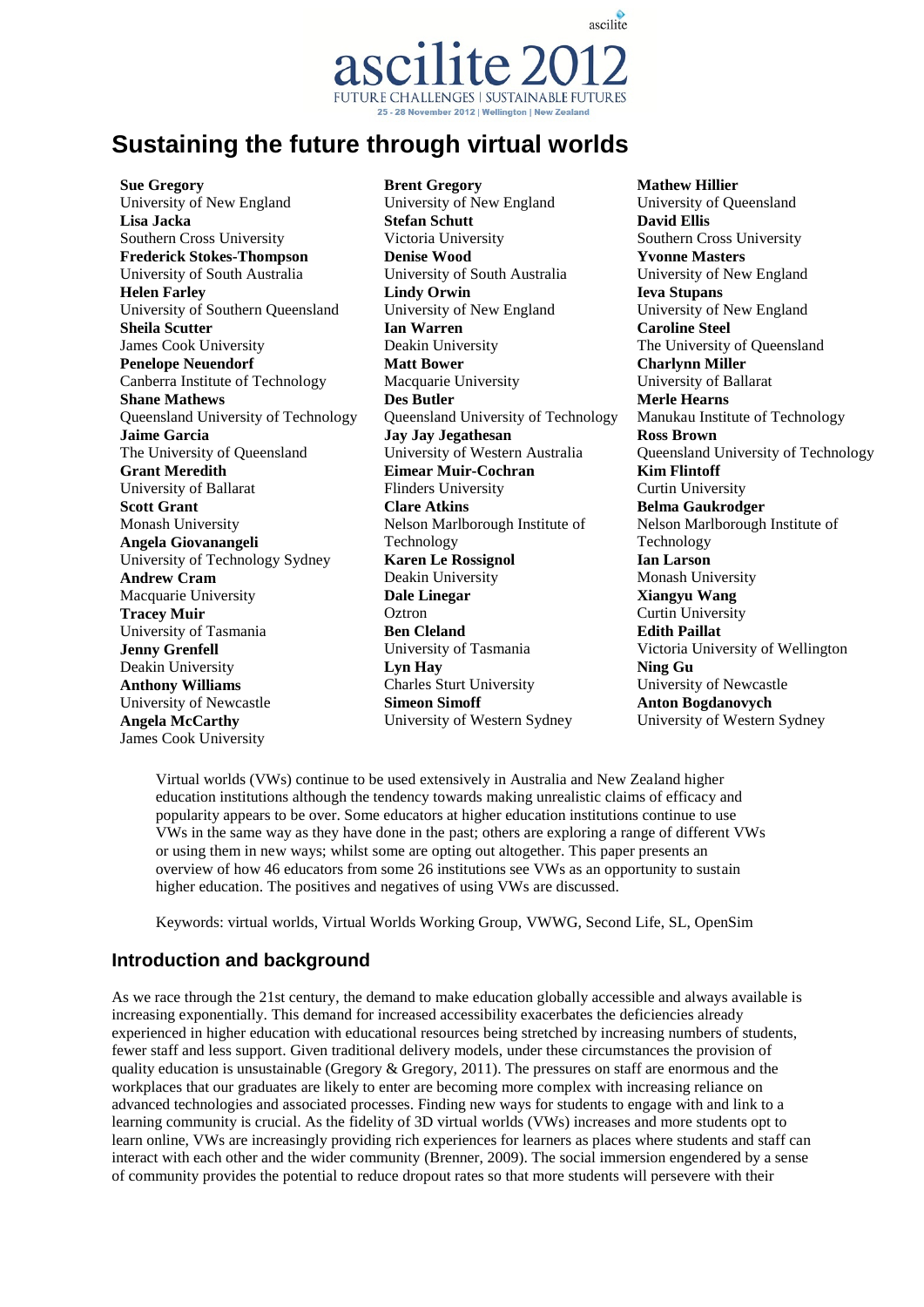studies (Karsenti & Collin, 2012). Access to learning that may be too costly or too dangerous in the physical world can be made possible through VWs (Thackray, Good and Howland, 2010; Savin-Baden, 2011). VWs enable activities that make life and learning meaningful, such as getting together, sharing information, collaborating and celebrating (Gregory & Tynan, 2009). Herewith, members of the Australian and New Zealand (NZ) Virtual Worlds Working Group (VWWG) demonstrate how VWs can be used to sustain the future of education.

In 2010, 21 members of the VWWG outlined ways in which they were transforming the future through VWs (see Gregory et al., 2010) and by 2011 69 members reflected on how Australian and NZ higher education institutions are sustaining the future through the use of VWs (see Gregory et al., 2011, and Hearns et al., 2011). There have been dramatic changes in the ways in which institutions are using VWs and these changes are reflected in the brief overview of the use of VWs in teaching and learning by the 26 institutions represented in this paper. The focus of their combined comments is sustainability and learning for the future.

# **Virtual worlds and sustainability**

VWs are 3D online environments populated by multiple users through their avatars (Girvan & Savage, 2010). Across the world, many universities have a VW presence (Thackray, Good & Howland, 2010). The ability to be "immersed in a synthetic, constructivist environment" as suggested by Dede (1995, p. 46) is a major factor in educators persevering with VWs to provide complex learning experiences that promote higher order cognitive skills in their students. The popularity of VWs in higher education remains undiminished in defiance of a range of barriers including technical, identity-based, cultural, collaborative, economic and creative issues (Warburton, 2009) and accessibility (Wood & Willems, 2012). Although these barriers remain today, educators' perseverance, as demonstrated in this paper and in the literature (Savin-Baden, 2011), reveals their belief that VWs can deliver positive student outcomes. Although we propose that VWs have the potential to address issues of sustainability in higher education, there is currently scant reference in the literature. As Dede (2005, p. 226) reminds us, "The evolution of higher education is shaped by changes in the characteristics of entering students, by development of new methods of teaching and learning, and by shifts in the knowledge that society values". We believe that VWs have a part to play in this evolution, as suggested by Ondrejka (2008, p. 229), who states that the "mix of fantastic possibilities and social educational opportunities has VWs poised to transform basic approaches to learning and communication, as well as innovation and entrepreneurship."

# **Method**

A survey was circulated to VWWG members seeking their thoughts and opinions on how trends in VWs were affecting their institution. They were also asked what "sustaining the future through VWs", meant to them and their institution. Forty-six authors from 26 institutions participated, consisting of experts, champions or regular users of VWs with in-depth knowledge of the challenges facing the longer term viability of VWs in education.

# **Analysis and discussion**

The following information is a collation of the survey data. VWWG members indicated that they use VWs across a wide range of disciplines for a myriad of purposes including education, early childhood learning, physiotherapy, pharmacy, social work, occupational therapy, health, nursing, community service, aged care, nutrition, sports and soft tissue therapies, OH&S, arts, medicine, biotechnology, criminology, languages, ICT, multimedia, business, law, project management, journalism, construction, communications, employability skills development and research. Educators reported on a diverse range of activities including games, interviews, lectures, literacy activities, discussions, reflections, simulations, building, scripting and role-playing. Educators work with school students, collaborate with other universities, conduct careers days, conferences, workshops, public relations activities and create machinima (in-world video) as a teaching resource. Table 1 provides a summary of the findings indicating how 26 institutions are using VWs in teaching, learning and research.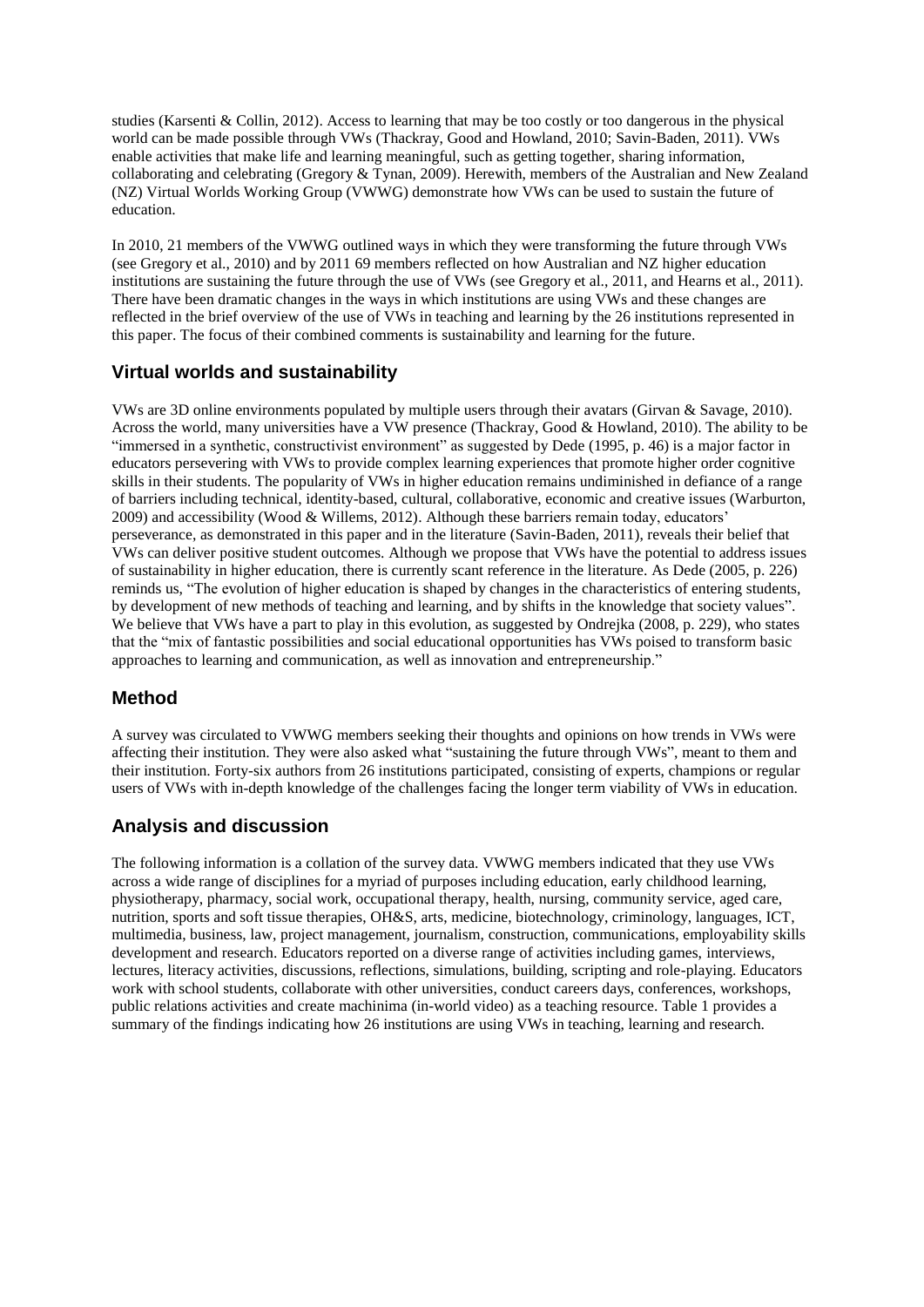#### **Table 1: Institutional opt in year, discipline(s) and how virtual worlds are being used**

| Year | <i>Institution, Discipline(s), How the virtual world is being used</i>                                                |  |  |
|------|-----------------------------------------------------------------------------------------------------------------------|--|--|
| 1997 | Charles Sturt University, social work, policing and chemistry, information studies - social networking and            |  |  |
|      | preservation, online conferencing, student presentations, group discussions, meetings, socialising.                   |  |  |
| 1998 | University of Western Sydney, digital humanities, cultural studies, health care, computing, engineering,              |  |  |
|      | mathematics - research, human-machine interaction, games, simulation, social informatics, cyber-physical systems.     |  |  |
| 2005 | University of Southern Queensland, counselling, public relations, language, law, education - meetings,                |  |  |
|      | conversation, courtroom trials, attentional restoration, trial bots, the Encke Virtual University Collaboration.      |  |  |
| 2006 | Victoria University, White Card certification, biotechnology - construction training game, simulations                |  |  |
| 2006 | Nelson Marlborough Institute of Technology, midwifery, interviewing, IT, English as a Second Language - build,        |  |  |
|      | script, events, machinima, staff workshops.                                                                           |  |  |
| 2007 | University of New England, education, pharmacy - tours, role-plays, guests, experimentation, discussions,             |  |  |
|      | reflection, web quests, machinima                                                                                     |  |  |
| 2007 | Queensland University of Technology, law, business, nursing - community plaza and auditorium, machinima, field        |  |  |
|      | trips, games, AI, simulations, learning design.                                                                       |  |  |
| 2007 | University of South Australia, career services - communication, teamwork, problem solving, interviews, meetings.      |  |  |
| 2007 | Monash University, languages, behavioral studies, pharmacy - simulations, bots, identity, privacy, communication,     |  |  |
|      | teamwork, commerce and community, problem based learning.                                                             |  |  |
| 2008 | Deakin University, crime, arts education, medical discipline, health sciences - tutorials, scenario based learning,   |  |  |
|      | Physical TV Company production "Thursdays Fictions", case studies, scenarios.                                         |  |  |
| 2008 | The University of Queensland, languages, educational technology, pharmacy, assessment - orientation, field trips      |  |  |
| 2008 | Curtin University of Technology, physical and multi-disciplinary, health sciences and information systems - oil, gas  |  |  |
|      | and mining industry, modelling, 3D graphics, social interaction, collaboration, learning, simulations.                |  |  |
| 2008 | University of Technology Sydney, retail, administration, international studies - language teaching, course design,    |  |  |
|      | delivery modes, learning strategies.                                                                                  |  |  |
| 2008 | Canberra Institute of Technology and University of Canberra, health - communication, inter-disciplinary learning,     |  |  |
| 2008 | skill development.<br>University of Newcastle, architecture - design learning, collaboration, creative possibilities. |  |  |
| 2009 | Manukau Institute of Technology, interviewing, language studies, nursing, policing, teaching - holodeck (scene        |  |  |
|      | changer), discussions, interview and media room, advertisements, literacy enhancement, presentations.                 |  |  |
| 2009 | University of Ballarat, Emergency room, stuttering support, art, variety of subject areas - simulations               |  |  |
| 2009 | University of Western Australia, art, teaching, visualisation research, architecture marketing, business, teaching    |  |  |
|      | and learning - amphitheatre for large numbers, machinima.                                                             |  |  |
| 2009 | Southern Cross University, commerce, management, law, justice, hospitality, tourism, education - role-play, maths,    |  |  |
|      | science, sustainability.                                                                                              |  |  |
| 2009 | Victoria University of Wellington, NZ, language - oral presentations, research, meetings, speakers, developers, PD,   |  |  |
|      | contacts, learning, field trips, interviews with native speakers                                                      |  |  |
| 2010 | Macquarie University, education - learning, teaching, site visits, geometric problem, accessibility, interaction.     |  |  |
| 2010 | Flinders University, mental health - machinima, otherwise have discontinued using VWs.                                |  |  |
| 2010 | University of Tasmania, designing virtual worlds, sociology, social work, education - creation of stand-alone         |  |  |
|      | structures, themed 3D environments, view lectures, role-play, chat, machinima.                                        |  |  |
| 2012 | Canberra Institute of Technology, University of Canberra with Oztron, OH&S, health - create spaces for higher         |  |  |
|      | education institutions including skill development e.g. IV medication scenario                                        |  |  |
| 2012 | James Cook University, public health, Information Technology - posters, bots - screen casting to share computer       |  |  |
|      | screen, interaction.                                                                                                  |  |  |

### **Sustainability in virtual worlds – an Australian and New Zealand perspective**

VWs offer engaging learning opportunities for students, particularly those at institutions that have a strong focus on distance learning. VWs can help to meet the need for more flexible learning through practical procedural based activities that can be delivered online and at a distance and can be accessed remotely from anywhere at any time. Traditional expensive physical settings are under pressure from both increasing student demand for flexibility and restraints on resources. VWs provide a proving ground for prototyping new methods of learning and teaching, especially constructivist, problem-based approaches. They also offer a way of meeting current demands for widening participation as we look for more flexible ways to accommodate an increasingly diverse audience.

In preparing students for a knowledge-based society, educators need to shift their focus to enquiry-based education, facilitating the development of creative problem solving skills and increasing opportunities for students to undertake practice-based and service learning. Without the use of technologies such as VWs, educators are limiting options for expanding their range of educational activities and resultant positive outcomes for students. VWs enable student work to be showcased nationally and internationally, providing them with an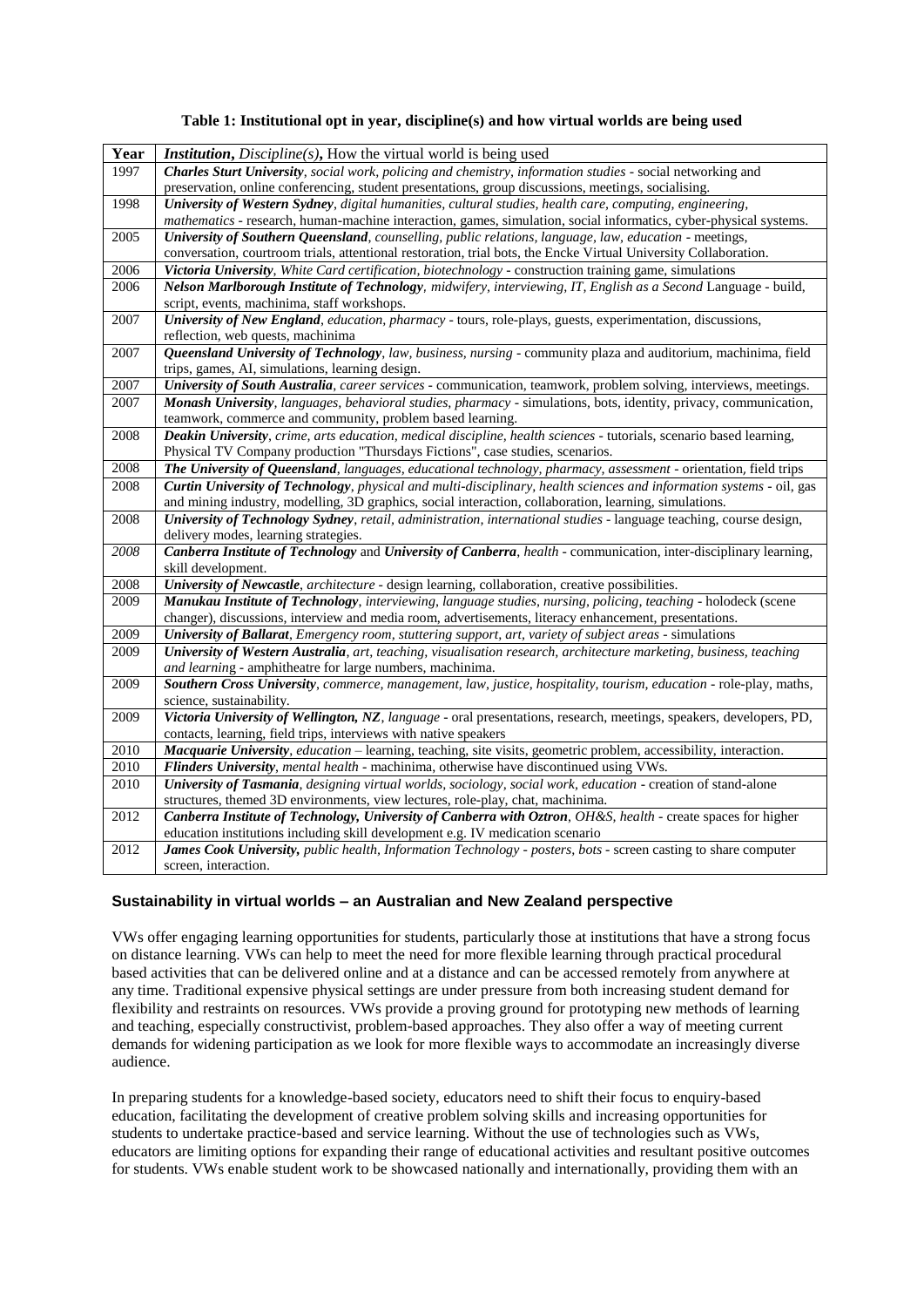expanded network of opportunities. Educators can connect globally in ways that remove barriers to the creation of networks and communities. The following outlines a number of themes in relation to the sustainability of higher education provision via the use of VWs that emerged from the analysis of survey responses.

#### *Innovative teaching methods*

VWs can facilitate an expansive range of innovative teaching and learning methods (see Table 1), which include simulations, role-plays, virtual tours, building, scripting, and the inclusion of geographically distant experts within courses. All these methods can utilise VWs to teach and learn in ways that are not possible or viable by traditional face-to-face teaching or distance learning using Learning Management Systems. VWs allows for the synchronous provision of the same experiences for students irrespective of study mode or location.

#### *Multimedia production*

VWs enable the development of engaging and challenging learning materials including 3D models, data visualisation and machinima, contextualising otherwise abstract principles and making difficult areas of curriculum accessible. Such materials suit modern day learners who are surrounded by ubiquitous information and merged technology and who deal with competing time commitments. Machinima is also cost-effective as it is cheaper to make than traditional video productions. It is also flexible, since specific content can be created far more easily than in real world environments, and accessible, since professional cinematic expertise is not required.

#### *Blended learning*

VW technology offers a bridge to future educational environments where the real and the virtual can coexist seamlessly and where on-campus and distance education cohorts can be bought together. VWs provide a place to learn, engage, experience and experiment and are fundamentally about experiencing global connection in a 3D environment in real time. This can include working in virtual teams or attending conferences, but their real value is in allowing educators to grasp some of the issues and challenges that they will face in the new real/virtual integrated world, and to giving them opportunities to experiment with how they, as individuals as well as educators and students, might start to approach these challenges.

#### *Economic constraints*

It is inevitable that there will be more economic constraints on higher education institutions in the future and while it can be argued that VW technology is expensive to establish, the continuing costs are minimal in comparison. The costs of establishing virtual facilities are many times less than building similarly innovative physical spaces on-campus. VW simulations, particularly of complex, dangerous or rarely encountered situations are also cost-effective when compared to running simulated events on campus. Experiments can be conducted cost-effectively without harm to others and at minimal costs compared to real life experiments. The costs and time associated with transport and accommodation related to conferences, field trips and off-campus students attending residential schools could be minimised or eliminated. Virtual excursions can provide authentic learning; virtual conferences allow distant colleagues to gather easily, and off-campus students can come together for a virtual residential school that can offer many of the affordances of face-to-face sessions. Unfortunately, academics are sometimes not aware of existing virtual spaces and may embark on large projects costing substantial amounts of money. With a little planning and savvy, VWs can enable the cost-effective provision of a range of services and student learning, particularly if the free resources that have already been created in VWs are utilised. However, VWs have not always been adopted at an institutional level. Rather, projects have been implemented and driven at an individual, unit, program or faculty level, therefore there is greater need for coordination, particularly within institutions, to realise improved cost savings.

#### *Careers*

There is an increasing trend for employers to use VWs as part of their recruitment practice and service delivery (Andersohn, 2009; Klingshrin, 2010; Sullivan 2010), as evidenced by the appearance of virtual careers fairs. The more learning institutions utilise and thereby expose students to this environment, the better graduates will be positioned for the work world of tomorrow.

#### *Collaboration*

VWs make the increasing focus on national and international educational collaboration easier to accomplish, with the ability to bring geographically distributed staff and students together in one virtual space. For example, VWWG meetings are unique in the Australasian context, allowing a diverse group of academic staff from many universities to meet regularly. These meetings have enabled the VWWG to retain its membership and activities over three years. The VWWG began in November 2009 with ten members from four institutions. The current membership is now over 190. The first meeting began by teleconferencing. Skype was then used. By the third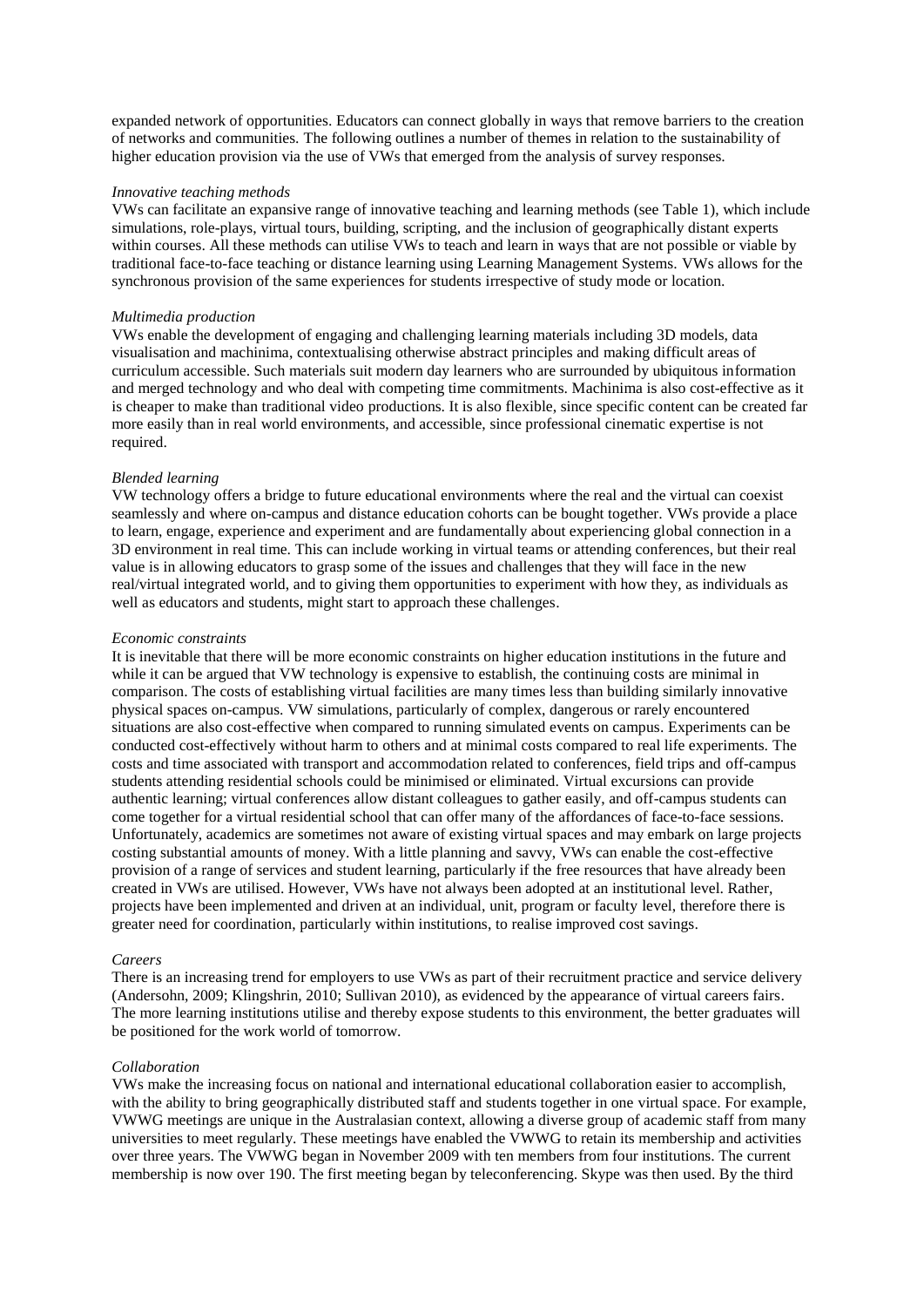meeting, the VWWG decided to only meet in the VW with communication via in-world audio and/or chat. The ability to create and store resources on an extremely limited budget will be of benefit to all providers particularly as the body of knowledge in all disciplines continues to grow in leaps and bounds. Given the need to make sense of this explosion in the availability of information, we need to educate new students in how to learn and how to work together in a community of practice so that ideas can be shared and knowledge built collaboratively. It has been demonstrated that VWs are a suitable environment for the development of these communities and the sharing of knowledge and resources (Molka-Danielsen, Mundy, Hadjistassou, & Stefanelli, 2012).

#### *Professional Development (PD)*

If we consider the sustained use of VWs in Australian and NZ education, it is necessary to reflect on the PD of current and future educators if adoption beyond special projects is to take place. The IT and pedagogical support units in institutions will need to gear up to support academic's use of VWs. This could be achieved by the creation of ready-made environments, shareable examples and the offering of PD courses, which will help stimulate interest and develop a critical mass of knowledge about VWs in the academic community. Teacher education programs would need to familiarise pre-service teachers with VWs by providing them with opportunities that will challenge their ideas on pedagogy.

# **Future of learning using virtual worlds (sustainability)**

In the pursuit of better educational outcomes, many members of the VWWG in Australia and NZ, believe that the future will see VWs playing a greater role in teaching and learning. Those proposing an increase in VW use see the development of more user-friendly input devices, browser based access and an increase in bandwidth reducing any impediments and encouraging the creation of configurable worlds that that were not previously possible. In some universities, VWs, 3D virtual environments and simulations are now embedded in a number of formal curricula and, while still not widely used throughout all disciplinary areas of the university, they are driven by individuals rather than at an institutional level. The need to demonstrate levels of innovation in both teaching practice and teaching spaces has helped to sustain the presence of VWs in many universities. Examples such as language learning offer new possibilities in speaking, writing and listening through the development of innovative visual and interactive learning activities.

An important issue that demonstrates the sustainability of VWs is the emergent use of different VW platforms. In 2010, when the first VWWGs paper was published, approximately 90% of institutions were using Second Life (SL). Now two years later, many are using OpenSim and other platforms, even though the majority has retained a SL presence. As staff become more sophisticated in their skills in building and scripting, the opportunity to develop closed VWs where students can self explore scenarios as many times as they like is increasing the possible uses for academics. One reason for the movement away from SL is the growing movement towards more manageable simulation environments and intranet versions of VW servers for easy development of internal secure grids and mobile VW clients. This will facilitate ad hoc and ubiquitous usages of VWs in educational scenarios to contribute to a greater uptake of VWs. Some of the barriers to using VWs continue to be the usability due to bandwidth and hardware quality, but these are generally felt to be less of an issue than in previous years and likely to be resolved with future developments in networks such as the Australian National Broadband Network (NBN). To increase the use of VWs, especially SL, the costs and time needed to develop skills is still mentioned as a barrier. A general sense of optimism in the uptake in VWs is expressed through the survey responses.

Two VWWG members who are not as optimistic about the future growth of VWs reported that they cannot accommodate the time requirements of working in VWs where more teaching responsibilities are falling to sessional staff, some of whom may not be familiar with many current pedagogical initiatives including the utilisation of VWs. A growing emphasis on educational technologies such as social media and mobile computing technology such as smartphones and tablets appear to be currently receiving a greater focus than that of VWs. Even though these devices limit the possibilities of using VW viewers, they do amplify the possibilities of augmented reality and we are beginning to see projects that tap into these affordances. What seems to be evident is a reapplication of the basic principles of immersion and engagement and repurposing them into other contexts that are more sustainable under prevailing conditions within the university. The more sophisticated VWs will see future application in those areas where their affordances more closely meet pedagogical requirements than do other, less demanding, competing technologies.

The findings reported in this paper represent a limited number of academics from a self-selecting group of virtual world advocates (members of the VWWG), and so care must be taken to avoid generalising the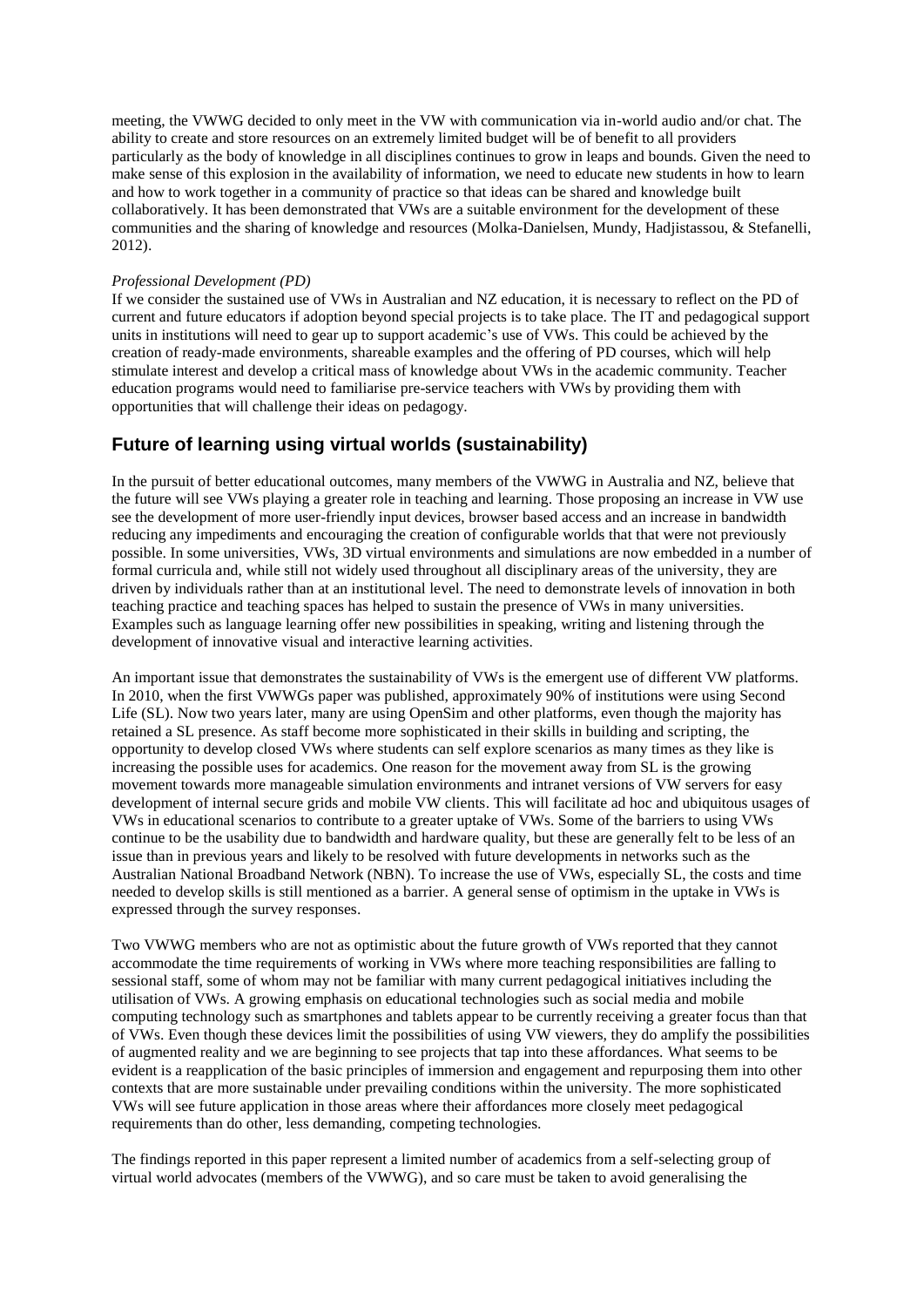implications beyond this population. Furthermore, limitations on space do not provide scope for a more detailed critical analysis of the data. Despite these limitations, the snap shot of the use of VWs by members of the VWWG suggest a few interesting trends and the implications for the long-term sustainability of these environments for teaching and learning in higher education.

While VWs are gradually becoming a feature of tertiary education, key influencing factors for sustainability include: ongoing improvement in the network and computer technology needed to access and develop these environments; greater functionality of VW platforms combined with a commensurate improvement in userfriendliness and accessibility features; ongoing empirically based research into models of learning that incorporate VWs leading to improved pedagogical design of learning activities and demonstrated relevance of these activities to the main curricula; changes in broadly held perceptions of VWs from being associated with leisure-based gaming activities to that of useful tools which can provide learning opportunities not readily available in real world settings; an increase in PD of educators towards improving technical skills and literacy of educators as to the affordances of VWs; and a general increase in online interaction in all aspects of everyday life.

Further research should extend studies such as this to a wider, more representative population, including academics that are not currently using VWs in higher education to begin to build a more comprehensive picture of the future sustainability of these environments. Such a study should be conducted longitudinally to track changes in technology, pedagogical approaches as well as changing teacher and student attitudes toward the use of VWs in the curriculum.

# **Acknowledgements**

The authors would like to acknowledge members of the Australia and New Zealand Virtual Worlds Working Group (VWWG) who have made it possible for this collaboration to take place.

### **References**

Andersohn, B. (2009). 3D Virtual Real Estate Company. RE Techworld blog,

- http://retechworld.wordpress.com/2009/12/12/3d-virtual-real-estate-company-realty-or-reality/ Brenner, A. M. (2009). Pre-service Teachers: Recognizing the Value of Second Life in Learning about Teaching. *The Teacher Educators' Journal*, 21-25
- Dede, C. (1995). The Evolution of Constructivist Learning Environments: Immersion in Distributed, Virtual Worlds. *Educational Technology, 35*(5), 46-52.
- Girvan, C., & Savage, T. (2010). Identifying an appropriate pedagogy for virtual worlds: A Communal Constructivism case study. *Computers & Education*, *55*(1), 342–349. doi:10.1016/j.compedu.2010.01.020
- Gregory, B., Gregory, S., Wood, D., Masters, Y., Hillier, M., Stokes-Thompson, F., Bogdanovych, A., Butler, D., Hay, L., Jegathesan, J.J., Flintoff, K., Schutt, S., Linegar, D., Alderton, R., Cram, A., Stupans, I., McKeown Orwin, L., Meredith, G., McCormick, D., Collins, F., Grenfell, J., Zagami, J., Ellis, A., Jacka, L., Campbell, J., Larson, I., Fluck, A., Thomas, A., Farley, H., Muldoon, N., Abbas, A., Sinnappan, S., Neville, K., Burnett, I., Aitken, A., Simoff , S., Scutter, S., Wang, X., Souter, K., Ellis, D., Salomon, M.,Wadley, G., Jacobson, M., Newstead, A., Hayes, G., Grant, S., Yusupova, A. (2011). How are Australian higher education institutions contributing to change through innovative teaching and learning in virtual worlds? In G. Williams, P. Statham, N. Brown, & B. Cleland (Eds.), *Changing Demands, Changing Directions*. Proceedings ascilite Hobart 2011 (pp. 475-590). http://www.leishmanassociates.com.au/ascilite2011/downloads/papers/Gregory-full.pdf
- Gregory, S. & Gregory, B. (2011). Do virtual worlds have a role in increasing student engagement as measured by their higher academic grades? In *CreateWorld 2011 Proceedings* (pp. 40–50) Brisbane. http://auc.edu.au/media/cw11/CreateWorld\_2011\_Proceedings.pdf
- Gregory. S., Lee, M.J.W., Ellis, A., Gregory, B., Wood, D., Hillier, M., Campbell, M., Grenfell, J., Pace, S., Farley, H., Thomas, A., Cram, A., Sinnappan, S., Smith, K., Hay, L., Kennedy-Clark, S., Warren, I., Grant, S., Craven, D., Dreher, H., Matthews, C., Murdoch, D., McKeown, L. (2010). Australian higher education institutions transforming the future of teaching and learning through virtual worlds. In C. Steel, M.J. Keppell & P. Gerbic (Eds), *Curriculum, technology & transformation for an unknown future*. Proceedings ascilite Sydney 2010 (pp. 399-415).

http://www.ascilite.org.au/conferences/sydney10/Ascilite%20conference%20proceedings%202010/Gregoryfull.pdf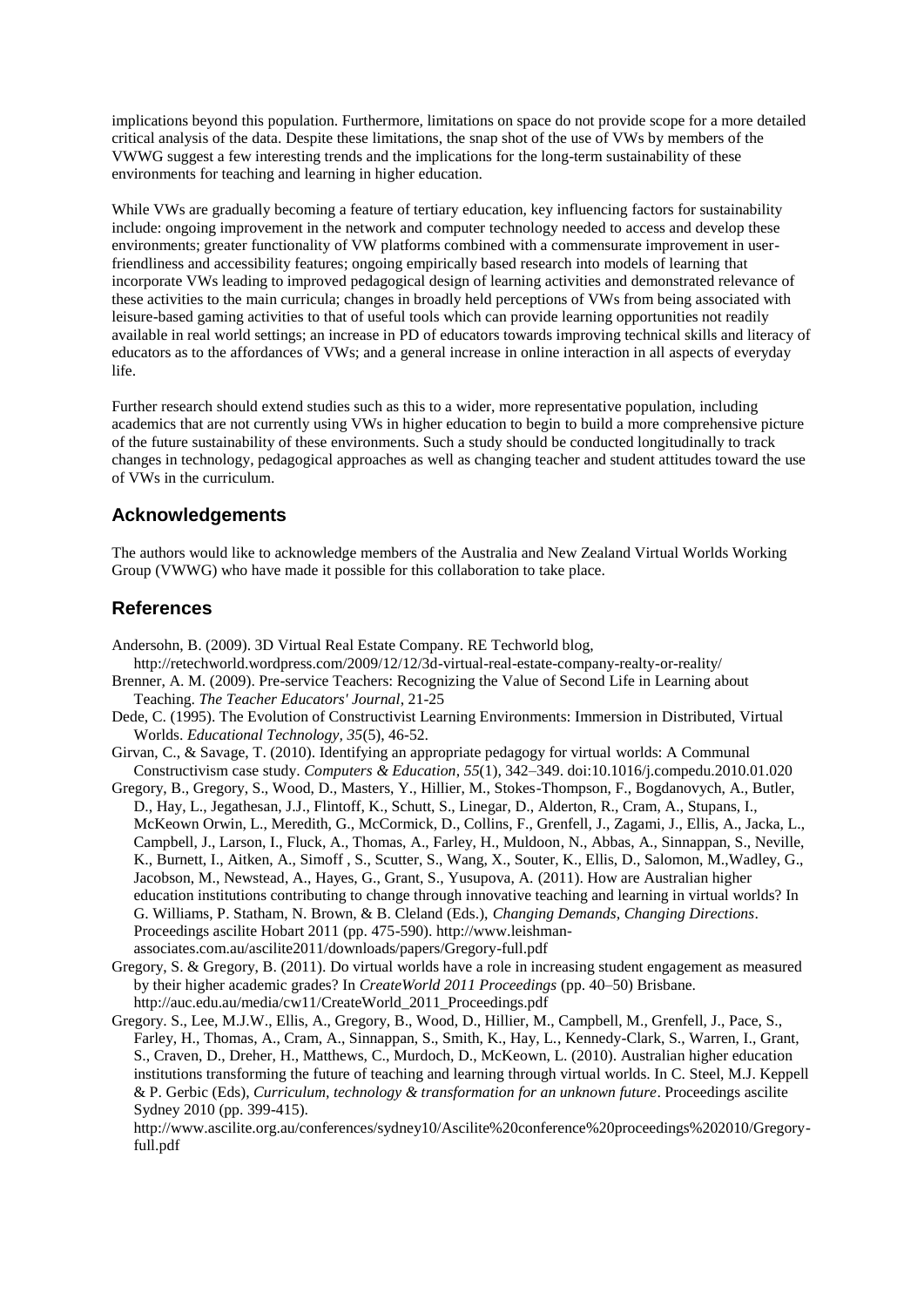- Gregory, S. & Tynan, B. (2009). Introducing Jass Easterman: My *Second Life* learning space. In *Same places, different spaces.* Proceedings of the 25th Annual ASCILITE Conference Auckland 2009 (pp. 377-386) http://www.ascilite.org.au/conferences/auckland09/procs/gregory.pdf
- Hearns, M., Diener, S., Honey, M., Cockeram, J., Parsons, D., Champion, E., Schott, G., Falloon, G., Thompson, D., Bell, T., Grimley, M., Green, R., Cochrane, T., Davis, N., Morrow, D., Corder, D., U-Makey, A., Clear, T., Pilpott, A., Davies, R., Loke, S.K., Atkins, C., Gregory, S. (2011). He ara hou ka tu mai: NZ institutions of higher learning unpacking demands and facilitating change. In G. Williams, P. Statham, N. Brown, & B. Cleland (Eds.), *Changing Demands, Changing Directions*. Proceedings ascilite Hobart 2011 (pp. 571-579). http://www.leishman-associates.com.au/ascilite2011/downloads/papers/Hearns-concise.pdf
- Karsenti, T., & Collin, S. (2012). Can ICT reduce drop-out rates among new teachers? A qualitative study in Canadian student teachers. In A. Jimoyiannis (Ed.), *Research on e-Learning and ICT in Education*. 95-108: Springer.
- Klingshrin, R. (2012). Employee training is the new "learning" as 3D virtual worlds transform the workplace. Xerox Corporation. www.asc-inc.com/wp\_employee\_training.aspx
- Molka-Danielsen, J., Mundy, D., Hadjistassou, S., & Stefanelli, C. (2012). Working Towards Good Practice in Virtual Worlds Teaching: Developing a Framework through the Euroversity Project. *Designing the interactive society*. Presented at the Third Scandinavian Conference on is & the 35th IRIS Seminar, Stockholm, Sweden. http://iris.im.uu.se/
- Ondrejka, C. (2008). Education Unleashed: Participatory Culture, Education, and Innovation in *Second Life*. In K. Salen (Ed.), *The Ecology of Games: Connecting Youth, Games, and Learning* (pp. 229-252). Cambridge: The MIT Press.

Savin-Baden, M. (2011). *A practical guide to using Second Life in higher education*. Berkshire, UK: McGraw-Hill.

Sullivan, J. (2007). Outrageous recruiting using avatars and YouTube. Blog. http://bit.ly/jsullivan

Thackray, L., Good, J., & Howland, K. (2010). Learning and Teaching in Virtual Worlds: Boundaries, Challenges and Opportunities. In A. Peachey, J. Gillen, D. Livingstone, & S. Smith-Robbins (Eds.), *Researching Learning in Virtual Worlds* (pp. 139-158): Springer London. http://dx.doi.org/10.1007/978-1- 84996-047-2\_8

Warburton, S. (2009). Second Life in higher education: Assessing the potential for and the barriers to deploying virtual worlds in learning and teaching. *British Journal of Educational Technology, 40*(3), 414-426.

Wood, D. and Willems, J. (2012). Responding to the widening participation agenda through improved access to and within 3D virtual learning environments. In M. J. W. Lee, B. Dalgarno & H. Farley (Eds), Virtual worlds in tertiary education: An Australasian perspective. *Australasian Journal of Educational Technology*, 28 (Special issue, 3), pp. 459-479.

### **Authors' contact details:**

| <b>Sue Gregory</b>                     | <b>Brent Gregory</b>               | <b>Mathew Hillier</b>      |
|----------------------------------------|------------------------------------|----------------------------|
| sue.gregory@une.edu.au                 | bgregory@une.edu.au                | mathew.hillier@uq.edu.au   |
| Lisa Jacka                             | <b>Stefan Schutt</b>               | <b>David Ellis</b>         |
| lisa.jacka@scu.edu.au                  | stefan.schutt@vu.edu.au            | david.ellis@scu.edu.au     |
| <b>Frederick Stokes-Thompson</b>       | <b>Denise Wood</b>                 | <b>Yvonne Masters</b>      |
| Frederick.Stokes-Thompson@unisa.edu.au | denise.wood@unisa.edu.au           | ymasters@une.edu.au        |
| <b>Helen Farley</b>                    | <b>Lindy Orwin</b>                 | <b>Ieva Stupans</b>        |
| helen.farley@usq.edu.au                | lorwin@une.edu.au                  | ieva.stupans@une.edu.au    |
| <b>Sheila Scutter</b>                  | <b>Ian Warren</b>                  | <b>Caroline Steel</b>      |
| sheila.scutter@jcu.edu.au              | ian.warren@deakin.edu.au           | c.steel@uq.edu.au          |
| <b>Penelope Neuendorf</b>              | <b>Matt Bower</b>                  | <b>Charlynn Miller</b>     |
| Penny.Neuendorf@cit.edu.au             | matt.bower@mq.edu.au               | c.miller@ballarat.edu.au   |
| <b>Shane Mathews</b>                   | <b>Des Butler</b>                  | <b>Merle Hearns</b>        |
| sw.mathews@qut.edu.au                  | d.butler@qut.edu.au                | Merle.Hearns@manukau.ac.nz |
| <b>Jaime Garcia</b>                    | <b>Jay Jay Jegathesan</b>          | <b>Ross Brown</b>          |
| jaime.garciasalinas@uqconnect.edu.au   | jay.jay@uwa.edu.au                 | r.brown@qut.edu.au         |
| <b>Grant Meredith</b>                  | Eimear Muir-Cochran                | <b>Kim Flintoff</b>        |
| g.meredith@ballarat.edu.au             | Eimear.muirochrane@flinders.edu.au | k.flintoff@curtin.edu.au   |
| <b>Scott Grant</b>                     | <b>Clare Atkins</b>                | <b>Belma Gaukrodger</b>    |
| scott.grant@monash.edu                 | clare.atkins@gmail.com             | kiwibelma@gmail.com        |
| Angela Giovanangeli                    | <b>Karen Le Rossignol</b>          | <b>Ian Larson</b>          |
| Angela.Giovanangeli@uts.edu.au         | k.lerossignol@deakin.edu.au        | ian.larson@monash.edu      |
| <b>Andrew Cram</b>                     | <b>Dale Linegar</b>                | <b>Xiangyu Wang</b>        |
| andrew.cram@students.mq.edu.au         | dale@oxtron.com                    | xiangyu.wang@curtin.edu.au |
| <b>Tracey Muir</b>                     | <b>Ben Cleland</b>                 | <b>Edith Paillat</b>       |
| Tracey.Muir@utas.edu.au                | Ben.Cleland@utas.edu.au            | Edith.Paillat@vuw.ac.nz    |